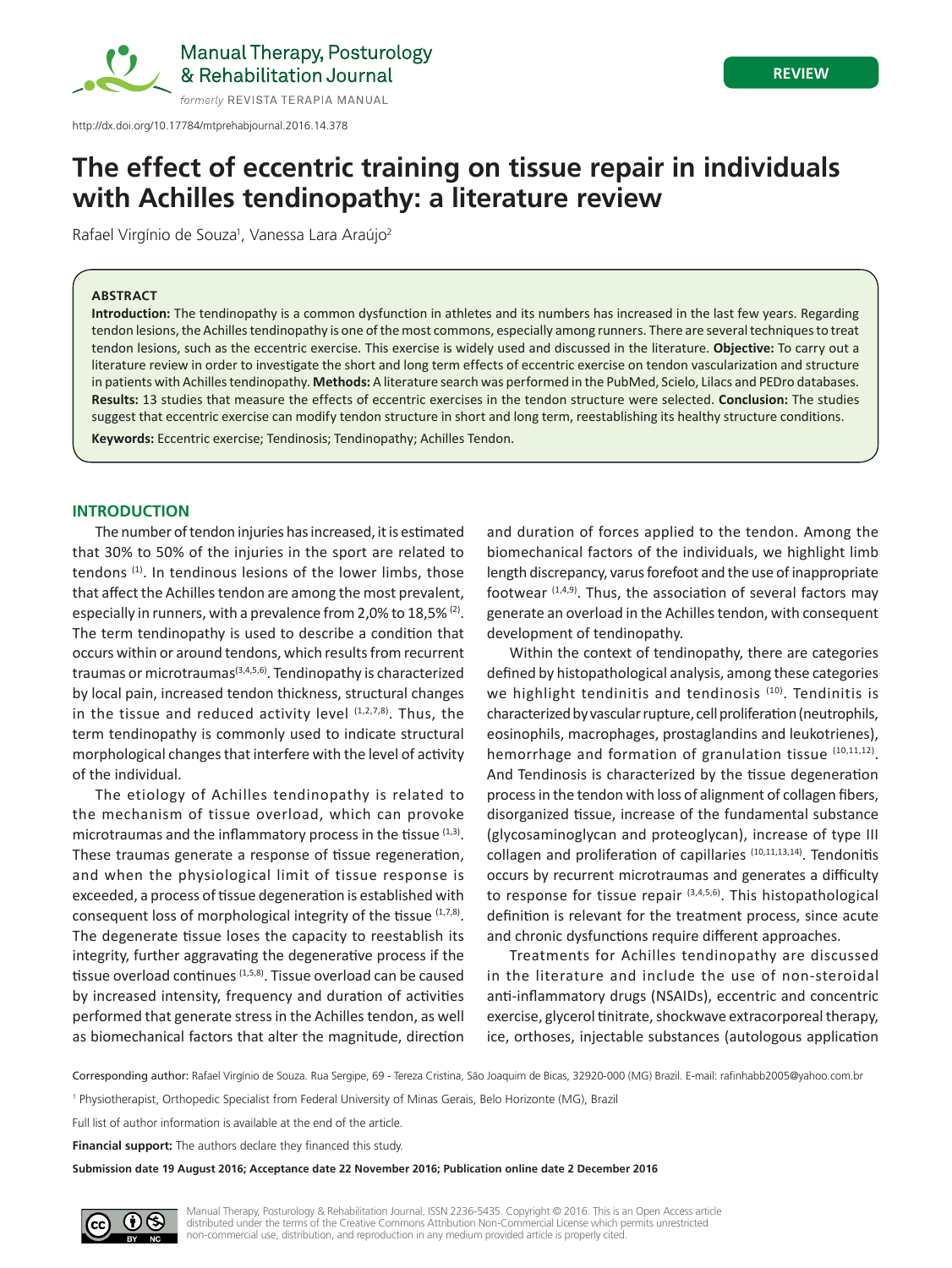

of blood, platelet-rich plasma, corticosteroids and sclerosing agents) and Ultra-Sound (US) <sup>(13,15,16)</sup>. The NSAIDs associated with eccentric exercise are generally first-choice treatments, it is suggested that the improvement of results in what confers pain reduction and return activities can be in a short and long term (6,16,17,). Shock wave therapy, ice, application of blood, plasma and anti-inflammatory drugs, on the other hand, appear to be effective only in the short term  $(10,3)$ . In addition, injections of corticosteroids may have deleterious effects on the tendon and favor its rupture <sup>(18,19)</sup>. Thus, several therapeutic modalities are used in the treatment of Achilles tendinopathy. The use of NSAIDs and eccentric exercise has obtained significant results in the short and long term, in what it confers the reduction of pain and in the return the activities.

Some research has demonstrated the effect of eccentric exercise for the treatment of tendinopathy, and most of them have demonstrated the benefit of this type of exercise in the improvement of pain (18,20). In addition, the mechanism which this type of exercise may be beneficial has been the focus of other research investigating the immediate and long-term structural changes that occur in the tendons after subjecting them to eccentric training. Thus, the purpose of this review is to verify the effects of eccentric training in the short and long term on vascularization and tendon structure in individuals with Achilles tendinopathy.

## **METHOD**

The work consisted in a bibliographic search in the databases: *US National Library of Medicine National Institutes of Health* (PubMed), *Scientific Eletronic Library Online* (Scielo), Literatura Latino-Americana e do Caribe (Lilacs) and *Physiotherapy Evidence Database* (PEDro), from

December 2014 to January 2015. The following keywords were used for the search of articles of interest to the research: *eccentric exercise*, '*tendinitis*', '*tendinosis'*, '*Tendon Injuries'*, *tendinopathy*.

The inclusion criteria were: (1) Studies with humans that investigated the effects of eccentric training on structural changes of the tendon in individuals with Achilles tendinopathy, (2) Studies classified as randomized (RCT) and quasi-experimental (QE) clinical trials and (3) studies published in English, Portuguese or Spanish. Studies in animals, studies associating eccentric training with other therapies, studies that used eccentric training after surgery, and studies that did not use imaging for outcome measure were excluded. Searches were not limited to date.

## **RESULTS**

The search strategy resulted in 5833 studies (PubMed= 3469, PEDro= 285, LILACS= 1790, SciELO= 289), which 5785 were excluded after reading the title and twelve of them were duplicates. The remaining 36 studies were identified as possible inclusion, and 19 of them were excluded after reading the abstracts. Among the 19 previously selected studies, we selected 17 of them, four of which were excluded after a complete reading, since they did not present an evaluation of the tendon structure as a measure of outcome. Thus, at the end of the search, we selected 13 studies investigating the effect of an eccentric exercise program on structural changes in the tendon in individuals with Achilles tendinopathy. We also identified that nine were randomized and four quasi‑experimental trials. Information on the methods and results of these studies are given in Table 1.

| Author (date)              | Type of study and<br>sample                                                                                   | Intervention                                                                                                              |                                                                |                                                   |                                                                                                                                                                                                       |
|----------------------------|---------------------------------------------------------------------------------------------------------------|---------------------------------------------------------------------------------------------------------------------------|----------------------------------------------------------------|---------------------------------------------------|-------------------------------------------------------------------------------------------------------------------------------------------------------------------------------------------------------|
|                            |                                                                                                               | Protocol                                                                                                                  | <b>Duration</b>                                                | <b>Outcome</b>                                    | <b>Result</b>                                                                                                                                                                                         |
| Ram et al. (2013)          | <b>RCT</b><br>- G1 (tendinopathy):<br>$n = 20$<br>- G2 (control): n=21<br>- G3 (without<br>tendinopathy): n=7 | $-$ G1 & G3=>PF<br>eccentric: 3x15 Load:<br>body weight<br>- G2=> No treatment                                            | - 12 weeks<br>$-1x/day$<br>- 7x/week<br>- 6 weeks of follow up | Neovascularization in<br>the Colour Doppler: US   | - 个 neovascularization<br>by comparing the 1º<br>and 2º US only in G1<br>- G2 & G3 remained<br>unchanged                                                                                              |
| Horstmann et al.<br>(2013) | <b>RCT</b><br>- G1 (Vibration<br>training): $n=22$<br>- G2 (eccentric): $n=18$<br>$-$ G3 (control): $n=14$    | - G1: Vibratory platform<br>$\Rightarrow$ 4 to 7 min.<br>$-$ G2 => FP eccentric: 3x<br>15 Load: body weight<br>+ backpack | - 12 weeks<br>$-1x/day$<br>- 3x/week                           | Homegeticity,<br>paratendinitis tendinitis:<br>US | - $\downarrow$ Diagnoses of<br>tendinopathy at the<br>end of the follow up<br>for all outcomes in all<br>groups<br>- 个 Tendon<br>homogeneity in<br>both groups, with no<br>difference between<br>them |

Legend: PF = Plantar flexion; ↑ = increased; ↓ = decreased; US = ultrasound; RCT = randomized clinical trial; QE = quasi-experimental; RM: Magnetic resonance imaging.; min = minutes; sec= seconds; G= group; ET= Echo Type; Echo type I and II tissue more organized than the structure of the tendon; Echo type III and IV tissue less organized than the structure of the tendon, more compatible with tendinopathy; DUS= Doppler ultrasonography.

#### **Table 1.** Description of selected studies.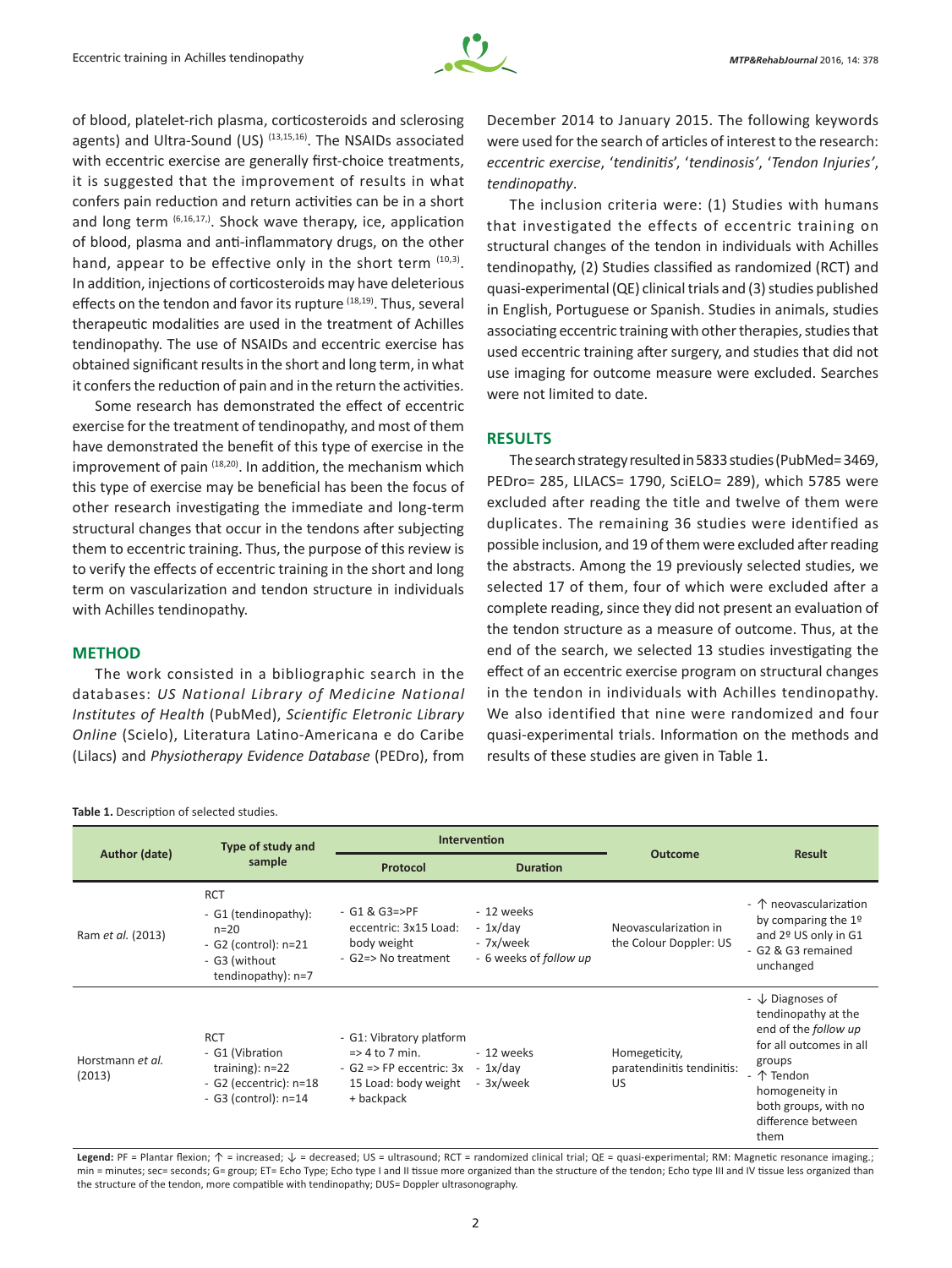

#### **Table 1.** Continued...

| Author (date)          | Type of study and<br>sample                                                                                                                    | Intervention                                                                                                                              |                                                                |                                                                                           |                                                                                                                                                                                                                                    |
|------------------------|------------------------------------------------------------------------------------------------------------------------------------------------|-------------------------------------------------------------------------------------------------------------------------------------------|----------------------------------------------------------------|-------------------------------------------------------------------------------------------|------------------------------------------------------------------------------------------------------------------------------------------------------------------------------------------------------------------------------------|
|                        |                                                                                                                                                | <b>Protocol</b>                                                                                                                           | <b>Duration</b>                                                | <b>Outcome</b>                                                                            | <b>Result</b>                                                                                                                                                                                                                      |
| Grigg et al. (2012)    | <b>RCT</b><br>- G1 (tendinopathy):<br>$n=11$ (SG:<br>Symptomatic group;<br>AG: Asymptomatic<br>group)<br>- CG (control): n=9<br>(Asymptomatic) | $-$ G1 e G2 =>FP<br>eccentric: 3x15 Load:<br>body weight                                                                                  | 1 day (Immediate effect)                                       | Deformation, thickness<br>and echogenicity -<br>US                                        | - Post intervention: 个<br>Deformation of the<br>tendon CG > AG > SG.<br>$ \downarrow$ Thickness in both<br>groups after 24h<br>- No difference in<br>tissue thickness in the<br>3 groups<br>- No change in<br>echogenicity in them |
| Jonge et al. (2011)    | <b>RCT</b><br>- G1 (Platelet-rich<br>plasma injection +<br>eccentric): n=25<br>$-$ G2 (eccentric): $n=24$                                      | - G1 & G2 => $1^{\frac{1}{2}}$ week:<br>stretching; 2 <sup>ª</sup> to 12 <sup>ª</sup><br>week: FP eccentric:<br>3x15 Load: body<br>weight | - 12 week<br>$-2x/day$<br>- 7x/week<br>- 1 year of follow up   | - Tissue Organization ET<br><b>I II III IV: US</b><br>- Neovascularization:<br><b>DUS</b> | -ET I, $\parallel \uparrow \parallel$ in 1 year<br>-ET III, IV $\downarrow$ in 1 year<br>-个Neovascularization<br>in both groups up to<br>12 weeks, returning<br>to levels below pre-<br>treatment in 1 year                        |
| Vos et al. (2010)      | <b>RCT</b><br>- G1 (Platelet-rich<br>plasma injection +<br>eccentric): n=24<br>- G2 (eccentric): $n=24$                                        | - G1 & G2 => $1^{\frac{3}{2}}$ week:<br>stretching; 2ª to 12ª<br>week: FP eccentric:<br>3x15 Load: body<br>weight                         | - 12 week<br>$-2x/day$<br>- 7x/week<br>- 24 week of follow up  | - Tissue Organization ET<br><b>TILIII IV: US</b><br>- Neovascularization:<br><b>DUS</b>   | - ET I, II $\uparrow$ in 24 weeks<br>- ET III, IV $\downarrow$ in 24<br>weeks<br>- 个 Neovascularization<br>in both groups up to<br>6 weeks, returning to<br>levels pre-treatment<br>in 24ª week.                                   |
| Gärdin et al. (2009)   | QE<br>- G1 (eccentric): $n=20$<br>$-$ G2 (control): $n=4$                                                                                      | - G1=>FP eccentric:<br>3x15 Load: body<br>weight<br>- G2=> No treatment                                                                   | -12 week<br>$-2x/day$<br>- 7x/week<br>- 4,2 years of follow up | Sign of tendinopathy<br>and tendon volume: RM                                             | - $G1:\downarrow$ intratendin sign<br>after 50 months<br>- G2:个 intratendin sign<br>after 14 months<br>- G1: No change in<br>volume after 50<br>months<br>- G2:个 volume after<br>14 months                                         |
| Knobloch et al. (2008) | <b>RCT</b><br>- G1 (orthosis +<br>eccentric): $n = 43$<br>- G2 (eccentric<br>exercise): $n = 49$                                               | - G1=> orthosis + FP<br>eccentric 3x15<br>Load: body weight<br>- G2=> FP eccentric<br>3x15 Load: body<br>weight                           | - 12 week<br>$-2x/day$<br>- 7x/week<br>- 12 weeks of follow up | Microcirculation and<br>saturation of $O_2$ : Laser<br>Doppler and flowmetry              | - $\downarrow$ Tendon capillary<br>movement only inG2<br>- 个 Saturation of O, in<br>G <sub>1</sub><br>- ↓ Venous pressure<br>in all portions of the<br>tendon in G1.<br>- $\downarrow$ in the insertion of<br>paratendon in G2     |
| Petersen et al. (2007) | <b>RCT</b><br>- $G1$ (eccentric): $n=30$<br>- G2 (orthosis): $n=21$<br>- G3 (eccentric +<br>orthosis): n=21                                    | - G1=> FP eccentric:<br>3x15 Load: body<br>weight.<br>- G2=> orthosis<br>- G3=> Both therapies                                            | - 12 week<br>$-3x/day$<br>- 7x/week<br>- 54 weeks of follow up | Thickness: US                                                                             | No<br>difference between<br>groups after treatment                                                                                                                                                                                 |
| Knobloch et al. (2007) | <b>RCT</b><br>- $G1$ (eccentric): $n=15$<br>- G2 (Cryotherapy): n=5                                                                            | - G1=>FP eccentric:<br>3x15 Load: body<br>weight<br>G2=> Cryotherapy for<br>10 min.                                                       | $-12$ week<br>$-1x/day$<br>- 7x/week                           | Microcirculation: Laser<br>Doppler                                                        | - G1: ↓ Superficial and<br>deep blood flow in the<br>paratendon<br>- G1: 个 Venous<br>pressure on<br>paratendon<br>- No change in O <sub>2</sub><br>saturation in them                                                              |

Legend: PF = Plantar flexion; ↑ = increased; ↓ = decreased; US = ultrasound; RCT = randomized clinical trial; QE = quasi-experimental; RM: Magnetic resonance imaging.; min = minutes; sec= seconds; G= group; ET= Echo Type; Echo type I and II tissue more organized than the structure of the tendon; Echo type III and IV tissue less organized than the structure of the tendon, more compatible with tendinopathy; DUS= Doppler ultrasonography.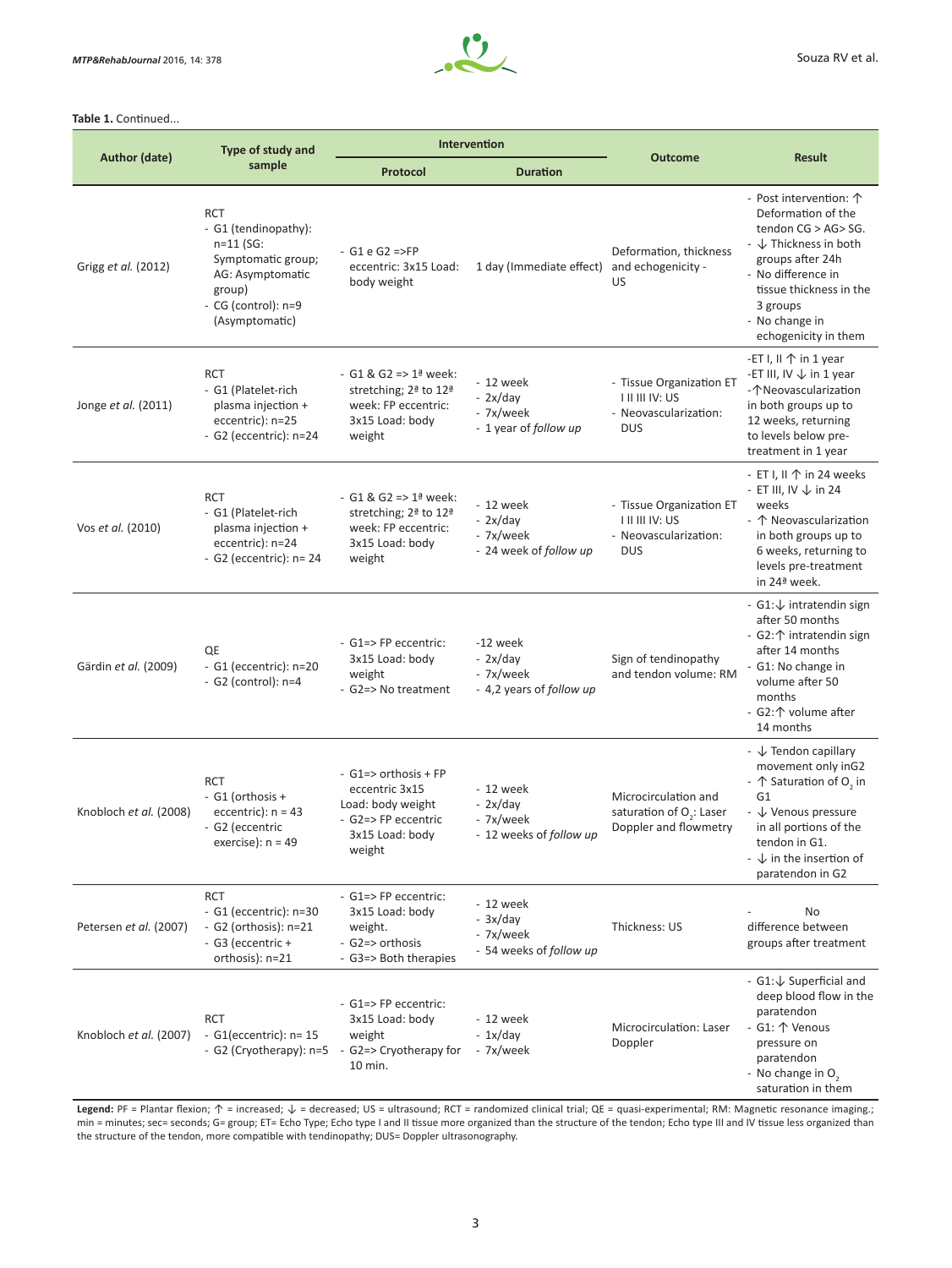

#### **Table 1.** Continued...

| Author (date)               | <b>Type of study and</b><br>sample                                                                              | Intervention                                                                                                                        |                                                                 |                                                                                                           |                                                                                                                                  |
|-----------------------------|-----------------------------------------------------------------------------------------------------------------|-------------------------------------------------------------------------------------------------------------------------------------|-----------------------------------------------------------------|-----------------------------------------------------------------------------------------------------------|----------------------------------------------------------------------------------------------------------------------------------|
|                             |                                                                                                                 | Protocol                                                                                                                            | <b>Duration</b>                                                 | <b>Outcome</b>                                                                                            | <b>Result</b>                                                                                                                    |
| Nørregaard et al.<br>(2007) | <b>RCT</b><br>- G1 (eccentric): $n=18$<br>- G2 (stretching): $n=17$                                             | $-$ G1=> FP eccentric:<br>1x15 $\uparrow$ series for 2/3.<br>Load: If pain free $\uparrow$ 5kg<br>- G2=> Stretching for<br>5x30 sec | - 12 week<br>$-2x/day$<br>- 7x/week<br>- 1 year of follow up    | Tendon thickness: US                                                                                      | $ \downarrow$ Tendon thickness at<br>the end of the follow<br>up in both groups                                                  |
| Knobloch et al. (2007)      | QE<br>$n=59$                                                                                                    | - FP eccentric: 3x15<br>Load: body weight                                                                                           | $-12$ week<br>$-1x/day$<br>- 7x/week                            | Microcirculation:<br>Laser Doppler and<br>Spectroscopy                                                    | - ↓ Tendon blood flow<br>- No change in the O <sub>2</sub><br>saturation.<br>- ↓ Venous pressure in<br>the tendon.               |
| Ohberg et al, (2004)        | QE<br>$n = 30$                                                                                                  | - FP eccentric: 3x15<br>Load: body weight                                                                                           | $-12$ week<br>$-2x/day$<br>- 7x/week<br>- 48 weeks of follow up | - Structure (hypoechoic<br>areas and organization<br>of fibers):US<br>- Neovascularization:<br><b>DUS</b> | - ↓ Number of<br>positive diagnosis<br>of tendinopathy<br>(hypoechoic areas and<br>disorganized tissue)<br>- ↓ Number of vessels |
| Shalabi et al. (2004)       | <b>QE</b><br>n=22 participants<br>- $G1$ (eccentric): $n=22$<br>tendons<br>- G2 (concentric): $n=22$<br>tendons | - G1=>FP eccentric:<br>3x15 Load: body<br>weight<br>- G2=> FP concentric                                                            | $-12$ week<br>$-1x/day$<br>- 7x/week                            | Volume tendon and<br>intensity of intratendon<br>sign: RM                                                 | 个 Volume and<br>intratendon sign in both<br>groups                                                                               |

Legend: PF = Plantar flexion; ↑ = increased; ↓ = decreased; US = ultrasound; RCT = randomized clinical trial; QE = quasi-experimental; RM: Magnetic resonance imaging.; min = minutes; sec= seconds; G= group; ET= Echo Type; Echo type I and II tissue more organized than the structure of the tendon; Echo type III and IV tissue less organized than the structure of the tendon, more compatible with tendinopathy; DUS= Doppler ultrasonography.

#### **DISCUSSION**

The results of this review have shown that an eccentric training program performed at least once a day, three times a week, over a 12-week period, in the Achilles tendon in individuals with tendinopathy may be effective in modifying vascularization and tendon structure.

#### **Vascularization**

When analyzed by Collor Doppler, a method that visualizes the blood vessels present in the tissue, it is verified that the Tendon of Achilles of individuals with tendinopathy presents a greater number of blood vessels when compared with healthy individuals  $(21)$ . One possible explanation for the appearance of new vessels in cases of tendinopathy would be that this phenomenon is part of the tissue repair process in an injured tendon and high concentrations of glutamate and lactate in injured tendons appear to influence the appearance of new vessels  $(21,22)$ .

Three studies from this review have demonstrated that there is an increase of new vessels (neovascularization) in individuals with Achilles tendinopathy at the end of 12 weeks of eccentric training <sup>(23,24,25)</sup>. To Ohberg et al. <sup>(26)</sup>, when viewing the tissue by Color Doppller during eccentric exercise, affirms an interruption of flow during plantar flexion with normalization after rest. This process can be damaging to the vessels, especially considering that this process is repeated 180 times in the eccentric exercise program, which intensifies the number of vessels for repair. This increase in the number of vessels is seen only after 12 weeks of eccentric training, because in two studies that had follow up of 24 weeks and 12 months, it was observed a reduction in the number of vessels with a return to pre-treatment levels in 24 Months and at lower levels than pre-treatment at 12 months (23,25). Thus, eccentric training becomes effective in increasing the number of vessels during the 12 weeks, which may favor the process of tissue repair. After 12 weeks, there is a gradual reduction in the number of vessels, which makes the injured tissue compatible with healthy tissue.

It is discussed the association of eccentric exercise and local application of platelet-rich plasma (PRP) in tendons of individuals with a diagnosis of tendinopathy, with a reduction in neovascularization and in the number of positive diagnoses of tendinopathy at the end of one year of monitoring (26). In two studies found in this review <sup>(23,25)</sup>, there was no significant difference in the reduction of neovascularization when compared to eccentric exercise versus PRP associated with eccentric exercise performed for 12 weeks of training. In these two studies, there was a reduction in neovascularization. The explanation for use of PRP in injured tissues is given by their likely ability to provide beneficial hyperphysiological doses of growth factors to the tissue (3,27). The use of PRP is increasing in order to aid in the repair process in tendons, although its effects are poorly understood and some studies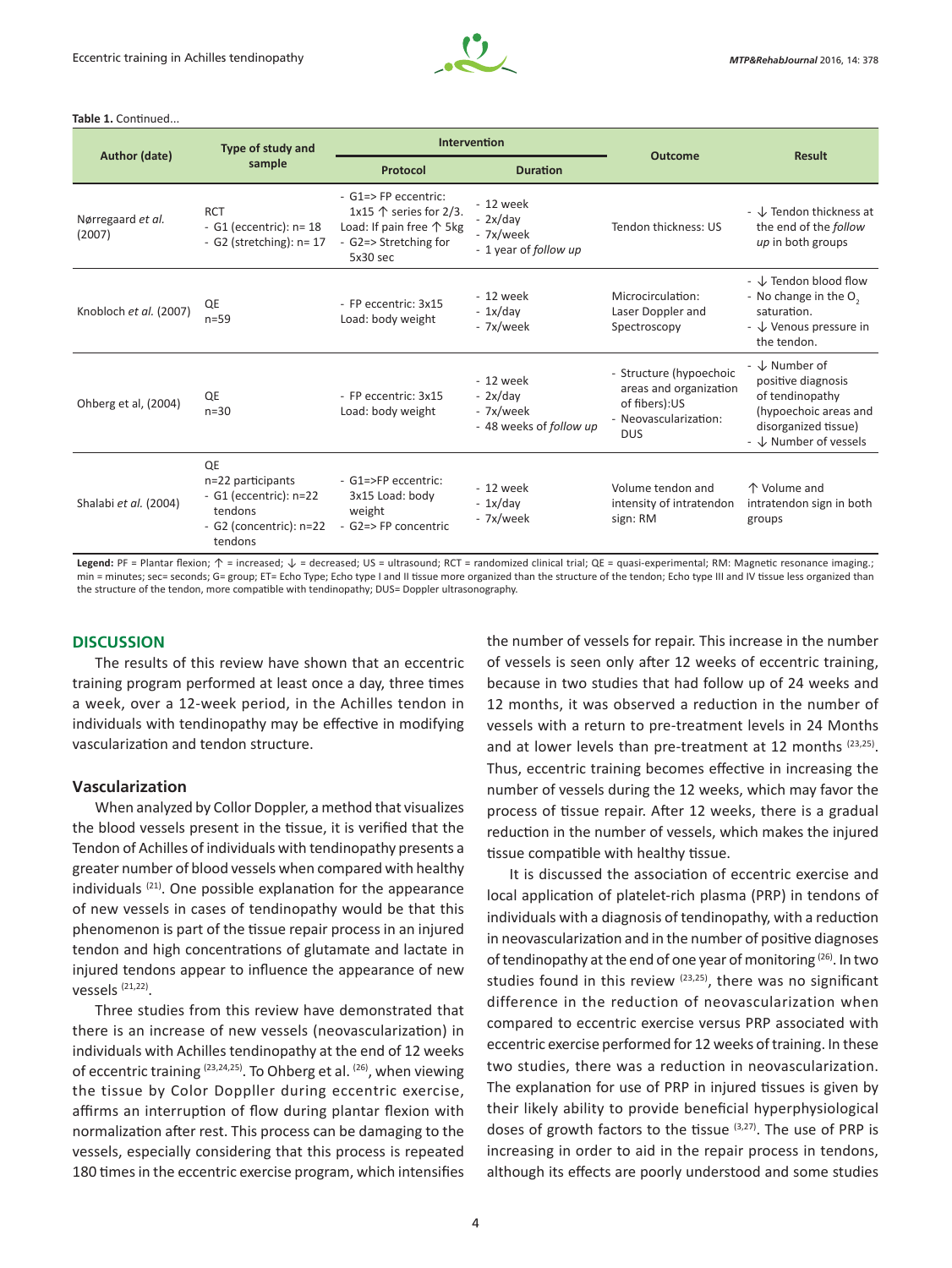

have not observed a better PRP effect when compared to eccentric exercise.

The microcirculation is also altered in the Achilles tendon in individuals with tendinopathy. In three studies of this review, changes in blood flow, venous pressure and oxygen  $(O_2)$  saturation were observed by Laser Doppler and Fluxometry (20,28,29). Knobloch et al. (30) verified the increase of blood flow and venous pressure in athletes with tendinopathy at the insertion and middle portion of the tendon and in the paratendon when compared with the contralateral healthy side. The increase in blood flow is due to the alteration of a greater number of local vessels by the process that accompanies tendinopathy <sup>(20,21,22)</sup>. Increased venous pressure may lead to blood congestion and impair the function of the metabolism (31).

In the studies of this review that subjected individuals to the 12-week eccentric training, blood flow and venous pressure reduction in the tendon and parathyroid gland were observed (shortly after the 12-week treatment) (20,28,29). When compared to eccentric training versus nocturnal orthosis associated with eccentric training, blood flow reduction was greater in the eccentric training group  $(28)$ . On the other hand, the venous pressure was lower in the orthosis group associated with eccentric training <sup>(28)</sup>. One hypothesis of the use of orthosis is to provide a passive dorsiflexion, and the stretching of the muscle tendon unit may reduce the pressure on the tendon  $(32)$ . Knobloch et al. $(20)$ , in an eccentric training protocol, also demonstrated a reduction in blood flow and venous pressure in individuals with Achilles tendinopathy. Compared with cryotherapy, eccentric training obtained better results in reducing flow and venous pressure (29). One possible explanation is the effects that the overload of the eccentric exercise has under the tissue to modify local flow and pressure throughout the exercise protocol<sup>(28)</sup>. Cryotherapy, in turn, has a local metabolic effect favoring the control of pain and inflammation (10,29,33). Thus, according to the researchers mentioned above, eccentric exercise favors the reduction of neovascularization, which contributes to the reduction of flow and venous pressure. This change in venous pressure is beneficial for the removal of metabolic end products and reduction of blood flow in the tendon.

Regarding saturation of  $O_{2'}$  isolated eccentric exercise did not modify this parameter. The group submitted to the use of orthosis associated with the eccentric training increased the saturation of  $\mathsf{O}_2^{}$  in the tendon and this increase favors the local metabolism (20,30). As previously discussed, the use of orthosis provides stretching of the tissue through passive dorsiflexion, which may reduce pressure on the tendon (32). Circulation in the affected tissue is of utmost importance for the reestablishment of the tendon and eccentric exercise confers a potential of reducing the number of vessels and consequently a normal flow and pressure.

#### **Tissue Structure**

In magnetic resonance imaging (MR), increases in signal intensity and tissue disorganization are observed, while in the US, hypoechoic regions are observed (6,15,34). Studies of this review that verified the tissue structure using the US and MR (before and immediately after a session and after 12 weeks of eccentric training) reported varied results regarding tissue thickness and volume (35,36,37).

In two studies, a reduction in tendon thickness was observed immediately after a session and after 12 weeks and in one study, there was no change (35,36,37). A possible explanation for thickness variations may be due to the loss of integrity that the lesioned tissue has in its structural composition (35, 36,38). The injured tissue is irregular and disorganized, which contributes to make the tissue thicker (38). Since tissue modeling is time dependent, the eccentric load contributes to a more organized and regular tissue, which provides a reduction in the long-term thickness (35,37,38).

As to the volume, in one study there was increase immediately after one session and in another there was no change after 50 months (39,40). A possible explanation for the results is due to the fact that the increase of volume can be conferred by the increase of the water composition from the connection to the glycosaminoglycan and the increase of the local circulation caused by the exercise, which interferes in the volume (34,40). The cessation of the program, in turn, may restore the structural integrity of the tissue and, as a consequence, the cell matrix compositions resemble the healthy tissue after the end of the program (35,41).

The outcome variables volume and thickness are related to the cellular behavior at the time the image is taken and the role of exercise is to trigger changes (40). However, these changes may be different according to the time the examination was performed, i.e., they may be different when performed immediately, in short or long term.

The increase in signal intensity seen in MR is characteristic of the high concentration of water in the extracellular matrix in the injured tissue  $(22,34,42)$ . Signal increase in the tendon was seen using MR in injured tendons in two studies both before training and immediately after an eccentric training session (39,40). However, after 12 weeks of training at a follow-up of 50 months, the signal was reduced (39). When compared to healthy tissues, patients with tendinopathy have a high concentration of glycosaminoglycan (10,11,13,14).

These injured tissues have an ability to increase the water content in the extracellular matrix and when the tissue is submitted to the eccentric training protocol, this concentration of water tends to increase concomitantly with increased local circulation, evidencing an increased signal in the MRI (6,22). The restoration of the tendon structure after the eccentric training protocol is due to changes in the extracellular matrix content of water, glycosaminoglycan and collagen (41). These changes seen in the MR are found to have a reduced signal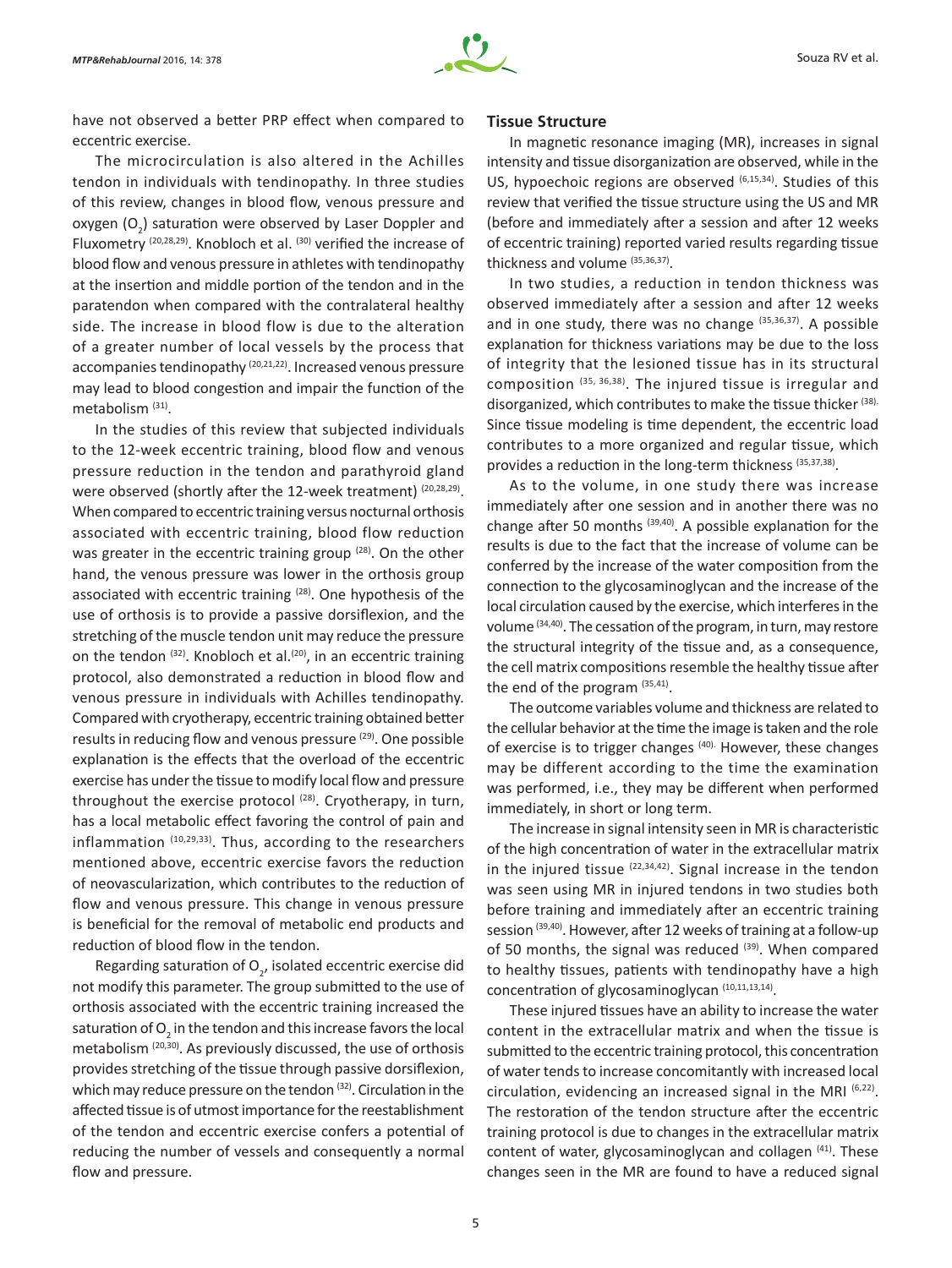

strength (39,41). Therefore, the histopathological alterations of the tissue evidenced alterations in the MRI of injured tendons. In addition, the eccentric training provided modification to a more organized and homogenous tissue of reduced thickness, with reestablishment of the extracellular content.

The reduction in the number of positive diagnoses of tendinopathy and the development of a more homogenous and organized tissue were also found at the end of 12 weeks of eccentric training <sup>(23,43,35,36)</sup>. Two studies in this review evaluated the *Echo Types* (ET) to verify tissue organization (REF) by the US. In this examination, the tissue is classified: (a) *Echo Types* I and II: more organized tissue and (b) *Echo Types* II and IV: more disorganized tissue. These studies observed an increase in ET I and II and reduction of ET III and IV after the 12-week period of eccentric training <sup>(23,26)</sup>. It is believed that the eccentric loading improves the alignment of the collagen fibers with increased tensile strength, stimulating the activities of the fibroblasts and, consequently, the synthesis of organized collagen <sup>(3,16,44)</sup>. The reduction of positive diagnoses accompanies the better tissue organization provided by the tensile force in which the tissue is submitted with the eccentric activity.

Although the effectiveness mechanisms of eccentric training are widely discussed in the literature, Stanish et al. (45) had already reported good results with eccentric training in individuals with tendinopathy. The protocol of three sets of 15 repetitions, with flexed and extended knee, being performed twice daily for at least 12 weeks has been commonly used in tendinopathy treatments<sup>(46)</sup>. The possible explanations about this effectiveness are the reduction of pain due to exercises that reduce symptoms, the reduction of the number of vessels that grow between the nerve endings and cause pain, the improvement of tissue resistance in relation to the load support and induction of stretching of musculotendinous junction reducing the pressure on the tendon (44,47,48). These findings corroborate with existing data by reinforcing the choice of eccentric exercise in the treatment of tendinopathies because it has the potential to improve tissue structure.

The protocol of Alfredson et al. (46) was performed in individuals with tendinopathy in the middle portion of the tendon. This protocol reinforces the positive effects of eccentric training on chronic lesions, where there is a degenerative process above the insertion, without the presence of inflammatory cells. However, three studies had the presence of tendinopathy diagnosed at the insertion of the tendon (20,21,29). Therefore, future studies need to investigate the influence of the local of tendinopathy (middle portion versus insertion) in the effect of eccentric training.

Although some studies are based on the protocol of Alfredson et al. $(46)$ , the variability of eccentric training protocol and adherence of patients to the eccentric training protocol may also be an explanation for divergent outcomes found in the studies. In most of the studies were used protocols of 3 series of 15 repetitions, with variation of the position of the knee, frequency of performance (daily and weekly) and load. The results of the present study do not allow us to conclude on which parameters (knee position, frequency of performance and load) are more effective. Thus, future studies could verify the best protocol in modifying the tissue structures for tendinopathy cases in the middle portion of the tendon and at the insertion.

Some factors that may explain the divergence of results in the studies included in this review should be taken into account. Heterogeneity of the population regards the age, for example, may interfere in the tissue and the effects of intervention on it. It is well known that the repair process tends to become slower in older individuals (25). Another important factor in the studies of this review is the period of symptomatology, since are included individuals with symptoms longer than three months, phase in which there is a degenerative and non-inflammatory characteristic. This fact shows the positive effects of the eccentric treatment in which there is a degenerative process.

It is important to emphasize that the non-interruption of physical activity during the training period could also influence the results after 12 weeks. Only three studies discontinued physical activities with return in the last four weeks of training (25, 26, 35). In the rest of the studies of this review, individuals were free to continue practicing physical activity during the study period, since they would not alter the physical activity. However, the combination of eccentric exercise with activity that overloads the tendon may hinder tissue repair, since it may not be able to recover from the micro-lesions caused during eccentric training. Thus, future studies should investigate whether the practice of physical activity interferes in the positive effects of eccentric training of individuals with tendinopathy.

Randomization of participants needs to be taken into account, since the presence of non-randomized studies in this review may influence outcomes. Randomization is a powerful tool for clinical evidence, as it is able to reduce the influence of confounding factors (49). Another interesting fact was the lack of blinding of the evaluators in some studies of this review, which may make the evaluators biased to an expected result in the outcome measures.

A limitation of the study is that the outcome measures were performed through MR, US and Colour Doppler. Studies have investigated the accuracy of imaging in diagnosing tendinopathy and reports that US and MR have excellent accuracy but reduced sensitivity to detect tendinopathy (34,50). Although they are considered gold standards examinations for the diagnosis of tendon injuries, MR and US have the subjectivity of each evaluator who interprets the examination (50). In this sense, it is important to develop imaging tests that can quantify more parameters, thus reducing the subjectivity of the diagnosis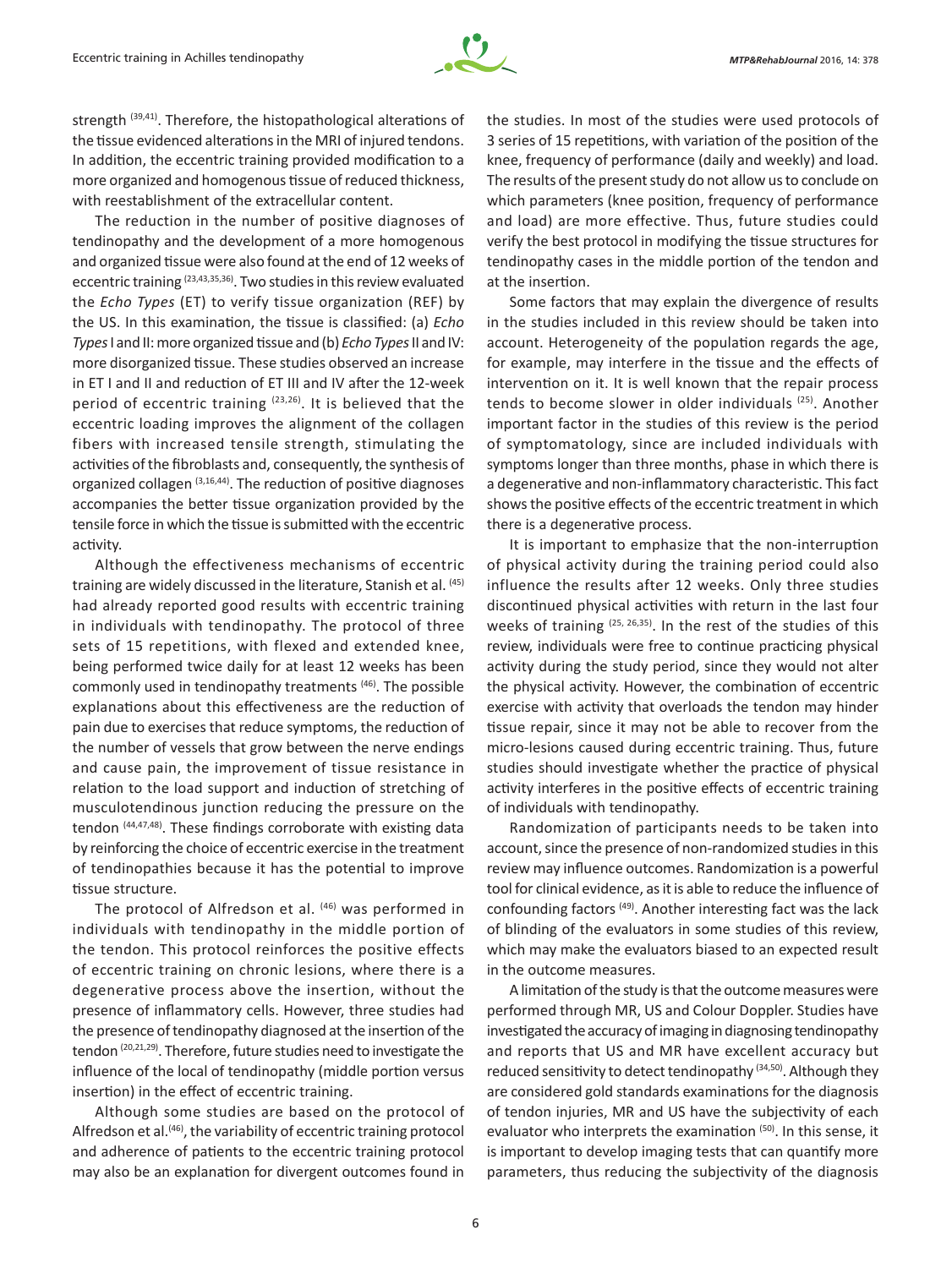

and monitoring of tendinopathy  $(34,50)$ . Finally, it is important to emphasize that the isolated imaging tests are not enough to understand the whole picture of tendinopathy, its treatment and prognosis (34,50). The role of imaging examination is limited, since it is not directly related to the symptoms of the patient (50). Therefore, imaging is important to visualize the structure of the tendon, but it alone is not sufficient to understand the entire clinical picture of the patient.

## **CONCLUSION**

The results of this review have demonstrated that an eccentric training program may be effective in modifying the tendon structure in individuals with Achilles tendinopathy immediately, in a short and a long term.

#### **AUTHOR'S CONTRIBUTIONS**

RVS: Search and selection of review articles and article writing. VLA: Article writing.

#### **CONFLICT OF INTEREST**

The authors declare that they have no conflicts of interest.

#### **AUTHOR DETAILS**

2 Physiotherapist, PhD student in Rehabilitation Sciences from Federal University of Minas Gerais, Belo Horizonte (MG), Brazil.

### **REFERENCES**

- 1. Jarvinen T, Kannus P, Maffulli J, Khan K. Achilles Tendon Disorders: Etiology and Epidemiology. Foot Ankle Clin. Tampere. 2005 jun; 10(2): 255-66.
- 2. Lopes D, Hespanhol Júnior LC, Yeung SS, Costa LO. What are the main running-related musculosketal injuries? Sports Med, São Paulo. 2014 aug; 42 (10):891-905.
- 3. Skjong CC, Meininger AK, Ho SS. Tendinopathy Treatment: Where is the Evidence? Clinics in Sports Medicine, Chicago. 2012 apr;31(2): p329-50.
- 4. Almekinders L. Tendinitis and Other Chronic Tendinopathies. American Academy of Orthopaedic Surgeons. Chapel Hill. 1998 may-jun; 6,(3): 157-64.
- 5. Kaux JF, Forthomme B, Goff CL, Crielaard JM, Croisier JL. Current opinions on tendinopathy. Journal of Sports Science Medicine. Liege. 2011; 10 238-53.
- 6. KADER D, Saxena A, Movin T, Maffulli N. Achilles tendinopathy: some aspects of basic science and clinical management. BR J Sports Med, Alberden. 2002 aug; 36 (4): 239-49.
- 7. Sobhani S, Dekker R, Postema K, Dijkstra PU. Epidemiology of ankle and foot overuse injuries in sports: A systematic review. Scand. J. Med. Sci. Sports, Groningen. 2013 dec; 23(6): 669-86.
- 8. Jonge S, van den Berg C, de Vos RJ, van der Heide HJ, Weir A, Verhaar JA, *et al.* Incidence of midportion Achilles tendinopathy in the general population, Br J. Sports Med, Leiden. 2011 oct; 43 (14).
- 9. Kannus *P. Eti*ology and pathophysiology of cronic tendon disorders in sports. Scandinaviam Journal of Medicine & Sience in Sports, Tampere.1997 apr; 7(2): 78-85.
- 10. Khan K, Cook JL, Bonar F, Harcourt P, Astrom M. Histopathology of common tendinopathies. Sports Medicine, Vancouver. 1999 jun; 27 (6).
- 11. Sharma P, Maffulli N. Biology of tendon injury: healing, modeling and remodeling. J Musculoskelet Neuronal Interact. 2006 jan; 6(2):181-190.
- 12. Wang J. Mechanobiology of tendon. Journal of Biomchanics, Lothrop. 2005 may; 39: 1563-1582.
- 13. Wilson J, Best T. Commom overuse tendon problems: A review and recommendations for treatment. Am Fam Physician, Madison, 2005;72(5): 811-818.
- 14. Jarvinen M, Józsa L, Kannus P. Histopathological findings in chronic tendon disorders. Scand J Med Sci Sports. Tampere. 1997 apr; 7(2).
- 15. Kaeding C, Best T. Tendinosis: Pathophysiology and Nonoperative Treatment. Sports Health, Columbus. 2009 aug:1(4).
- 16. Sussmilch-Leitch S, Collins NJ, Bialocerkowski AE, Warden SJ, Crossley KM. Physical therapies for Achilles tendinopathy: systematic review and meta-analysis. Journal of Foot and Ankle Research., Melbourn. 2012 jul;5(1): 15.
- 17. Magnussen R Dunn WR, Thomson AB. Nonoperative treatment of midportion Achilles Tendinopathy: a systematic review, Clin. J Soport Med, Nashville. 2009 jan; 19(1): 54-64.
- 18. Kearney R, Parsns R, Costa M. Achilles tendinopathy management: a pilot randomised controlled trial comparing platelet-richplasma injection with an eccentric exercise loading programme. Bone Joint Res., Coventry. 2013 oct; 2(10): 227-32.
- 19. Rompe J, Nafe B, Furia JP, Maffulli N. Eccentric loading, shock-wave treatment, or a wait-and –see policy for tendinopathy of the main body of tendon Achillis: a randomized controlled trial. Am. J. Sports Med, Gruesntadt. 2007 jul; 37(3):374-83.
- 20. Knobloch K. Eccentric training in Achilles tendinopathy: is it harmful to tendon microcirculation? BR J Sports Med, Hannover. 2007 jun; 41(6).
- 21. Ram R, Meeuwisse W, Patel C, Wiseman DA, Wiley JP. The limited effectiveness of a home-based eccentric training for treatment Achilles tendinopathy. Clin. Invest. Med. Calgary. 2013 aug; 36(4): 197-296.
- 22. Ohberg L, Lorentzon R, Alfredson H. Neovascularisation in Achilles tendons with painful tendinosis but not in normal tendons: a ultrasonographic investigation. Knee Surg. Sports Traumatol, Arthrosc., Umea. 2001jul; 9(4): 233-8.
- 23. de Jonge S, de Vos RJ, Weir A, van Schie HT, Bierma-Zeinstra SM, Verhaar JA, et al. One year follow up of platelet-rich plasma treatment in chronic Achilles tendinopathy a double-blind randomized placebo-controlled trial. The American Journal of Sport Medicine. Rotterdam. 2011; 39 (8): 1623-29.
- 24. Movin T, Gad A, Reinholt FP, Rolf C. Tendon pathology in long-standing achillonynia: Biopsy Findings in 40 patients. Acta Ortop. Scand, Huddinge. 1997 apr; 68(2): 170-175.
- 25. de Vos RJ, Weir A, Tol JL, Verhaar JA, Weinans H, van Schie HT. NO effects of PRP on ultrasonographic tendon structure and neovascularisation in chronic midportion Achilles tendinopathy. Br. J Sports Med., Rotterdam. 2011 apr: 45(5); 387-92.
- 26. Ohberg L, Alfredson H. Effects on neovascularisatioin behind the good results with eccentrix exercise in cronic midportion Achilles tendinosis? Knee Surg. Sports Traumatol, Arthrosc, Umea. 2004 sep; 12(5): 465-70.
- 27. Abate M, Verna S, Gregorio P, Salini V, Schiavone C. Sonographic findings during and after Platelet Rich Plasma injections in tendons. Muscle, ligaments and tendons journal. Chieti Scalo. 2014 may; 4(1):29-34.
- 28. Knobloch K. Eccentric exercises for the management of tendinopathy of the main body of the Achilles tendon with or without the AirHeelTM Brace. A randomized controlled trial. A: Effects on pain and microcirculation. Disability and Rehabilitation, Hannover. 2008; 30(22):1685-1691.
- 29. Knobloch K, Kraemer R, Jagodzinski M, Zeichen J, Meller R, Vogt PM. Eccentric Training Decreases Paratendon Capillary Blood Flow and Preserves Paratendon Oxygen Saturation in Chronic Achilles Tendinopathy. Journal of orthopaedic *&* Sports Physical Therapy, Hannover. 2007 may; 37(5): 269-276.
- 30. Knobloch K. Achilles tendon and paratendon microcirculation in midportion and insertional tendinopathy in athletes. Am. J. Sports Med, Hannover. 2006 jan; 34,(1): 92-7.
- 31. Knobloch K. The role of tendon microcirculation in Achilles and patellar tendinopathy. Journal of Orthopaedic Surgery and Research. 2008 apr; 3(18).